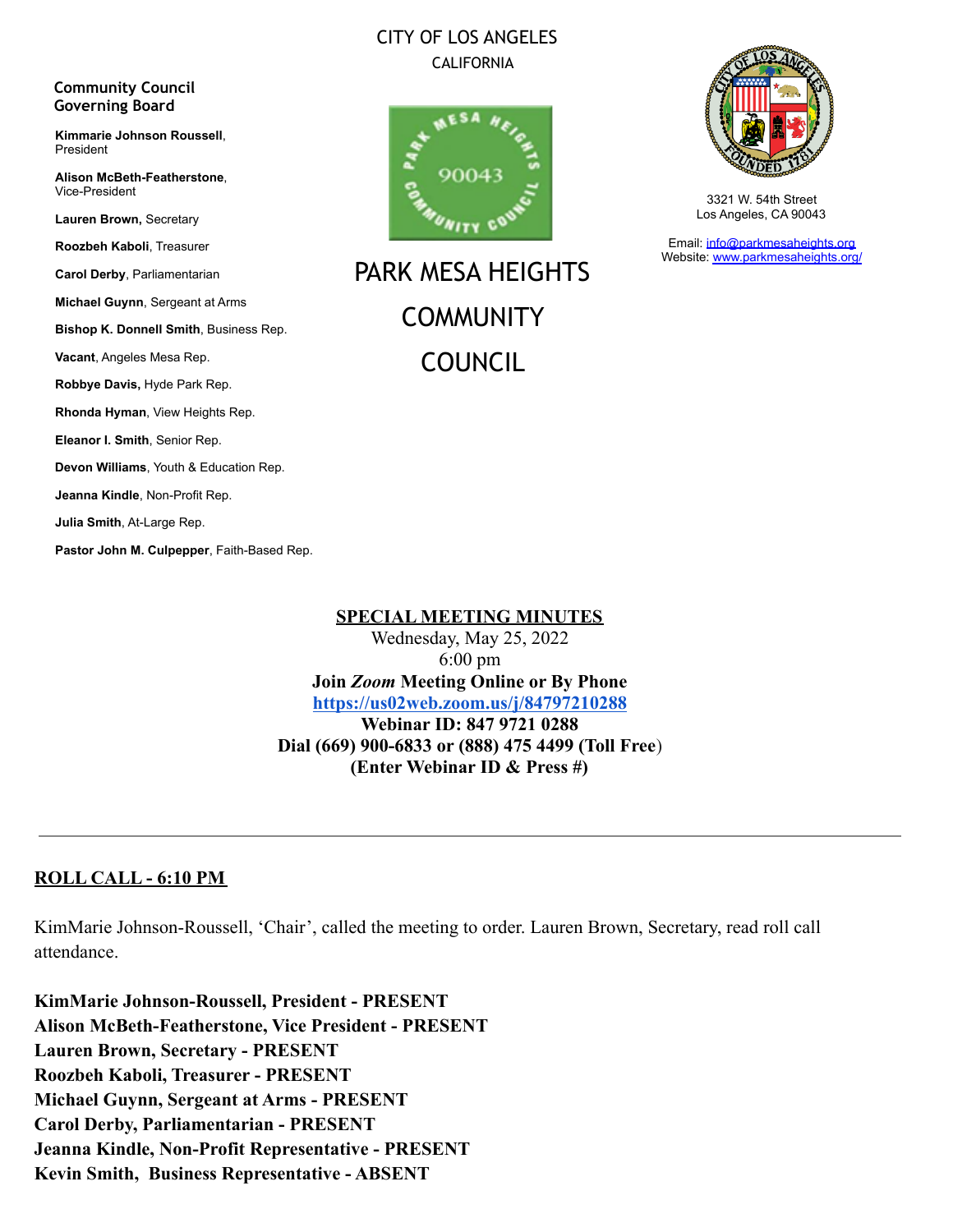**Julia Smith, At Large Representative - PRESENT Eleanor Smith, Senior Representative - PRESENT (arrived 6:40pm) Robbye Davis, Hyde Park Resident Representative - PRESENT Rhonda Hyman, Angeles Mesa Representative - PRESENT Devon Williams, Youth Education Representative - PRESENT**

### **TREASURER REPORT - 6:13 PM**

Roozbeth Kaboli, Treasurer, provided an update.

# **Action 1: Motion by Treasurer, Roozbeth Kaboli, to vote to approve the Monthly Expenditure Report (MER) for April 2022. Seconded by Lauren Brown.**

KimMarie Johnson-Roussell, President - YES Alison McBeth-Featherstone, Vice President - YES Lauren Brown, Secretary - YES Roozbeh Kaboli, Treasurer - YES Michael Guynn, Sergeant at Arms - YES Carol Derby, Parliamentarian - YES Jeanna Kindle, Non-Profit Representative - YES Julia Smith, At Large Representative - YES Robbye Davis, Hyde Park Resident Representative - YES Rhonda Hyman, Angeles Mesa Representative - YES Devon Williams, Youth Education Representative - YES

# **Motion passed (11 yes, 0 no)**

**Action 2: Motion by Treasurer, Roozbeth Kaboli, to vote to approve cost increase of business cards due to engraved two-color city seal. Seconded by Lauren Brown.**

KimMarie Johnson-Roussell, President - YES Alison McBeth-Featherstone, Vice President - YES Lauren Brown, Secretary - YES Roozbeh Kaboli, Treasurer - YES Michael Guynn, Sergeant at Arms - YES Carol Derby, Parliamentarian - YES Jeanna Kindle, Non-Profit Representative - YES Julia Smith, At Large Representative - YES Robbye Davis, Hyde Park Resident Representative - YES Rhonda Hyman, Angeles Mesa Representative - YES Devon Williams, Youth Education Representative - YES

**Motion passed (11 yes, 0 no)**

**Action 3: Motion by Treasurer, Roozbeth Kaboli, to approve the monthly increase in storage rent to \$491 (previously \$444). Seconded by Lauren Brown.**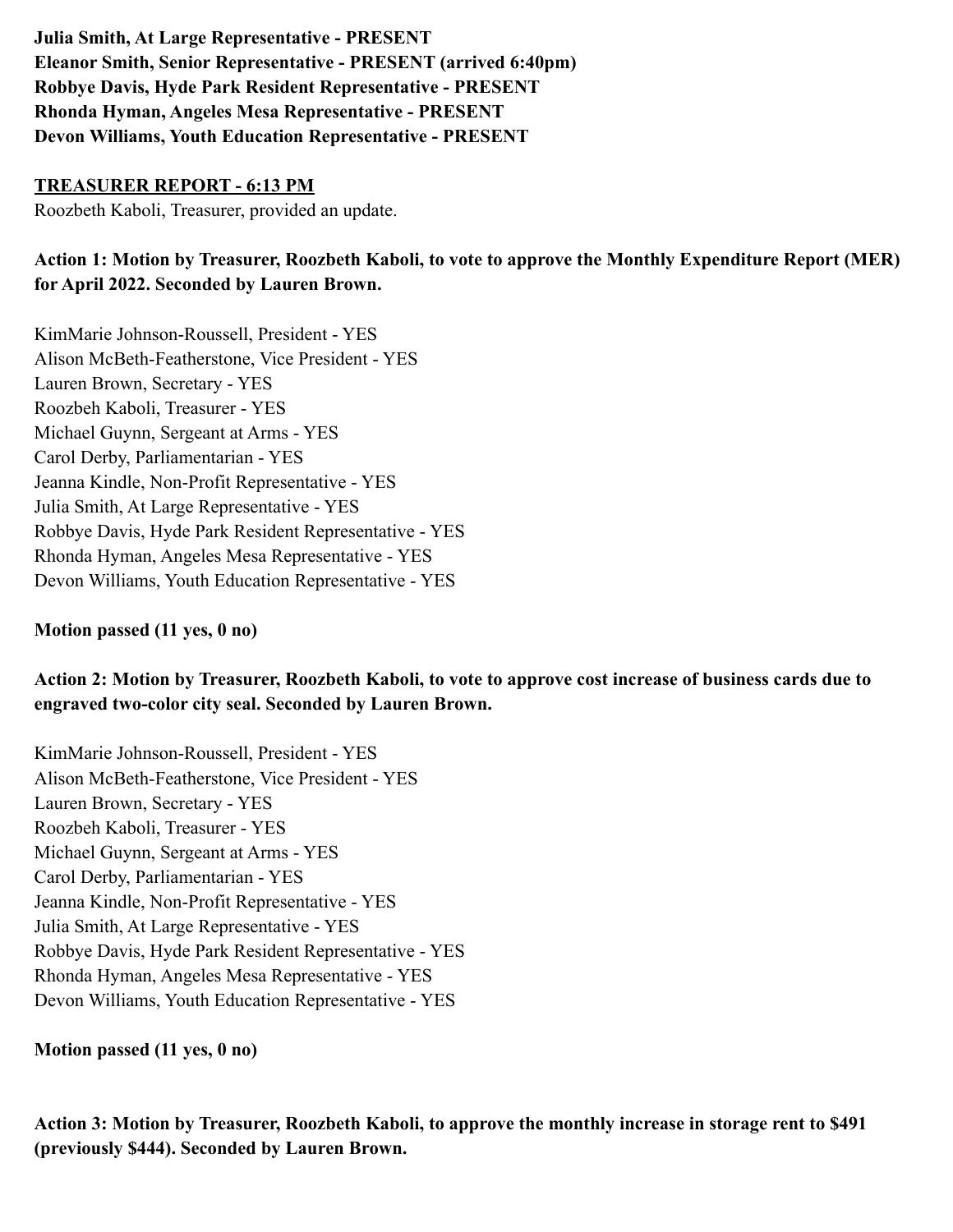KimMarie Johnson-Roussell, President - YES Alison McBeth-Featherstone, Vice President - YES Lauren Brown, Secretary - YES Roozbeh Kaboli, Treasurer - YES Michael Guynn, Sergeant at Arms - YES Carol Derby, Parliamentarian - YES Jeanna Kindle, Non-Profit Representative - YES Julia Smith, At Large Representative - YES Robbye Davis, Hyde Park Resident Representative - YES Rhonda Hyman, Angeles Mesa Representative - YES Devon Williams, Youth Education Representative - YES

### **Motion passed (11 yes, 0 no)**

# **Action 4: Motion by Treasurer, Roozbeth Kaboli, to approve the purchase of two annual Zoom licenses. Seconded by Devon Williams.**

KimMarie Johnson-Roussell, President - YES Alison McBeth-Featherstone, Vice President - YES Lauren Brown, Secretary - YES Roozbeh Kaboli, Treasurer - YES Michael Guynn, Sergeant at Arms - YES Carol Derby, Parliamentarian - YES Jeanna Kindle, Non-Profit Representative - RECUSED Julia Smith, At Large Representative - YES Robbye Davis, Hyde Park Resident Representative - YES Rhonda Hyman, Angeles Mesa Representative - YES Devon Williams, Youth Education Representative - YES

#### **Motion passed (10 yes, 0 no, 1 recused)**

#### **PRESENTATIONS**

Applicants for Neighborhood Purpose Grants were given 5 minutes each to present.

# **Action 5: Motion by Treasurer, Roozbeth Kaboli, to approve a Neighbor Purpose Grant for My Friends House in the amount of \$500. Seconded by Lauren Brown.**

KimMarie Johnson-Roussell, President - YES Alison McBeth-Featherstone, Vice President - YES Lauren Brown, Secretary - YES Roozbeh Kaboli, Treasurer - YES Michael Guynn, Sergeant at Arms - YES Carol Derby, Parliamentarian - YES Jeanna Kindle, Non-Profit Representative - YES Julia Smith, At Large Representative - YES Robbye Davis, Hyde Park Resident Representative - YES